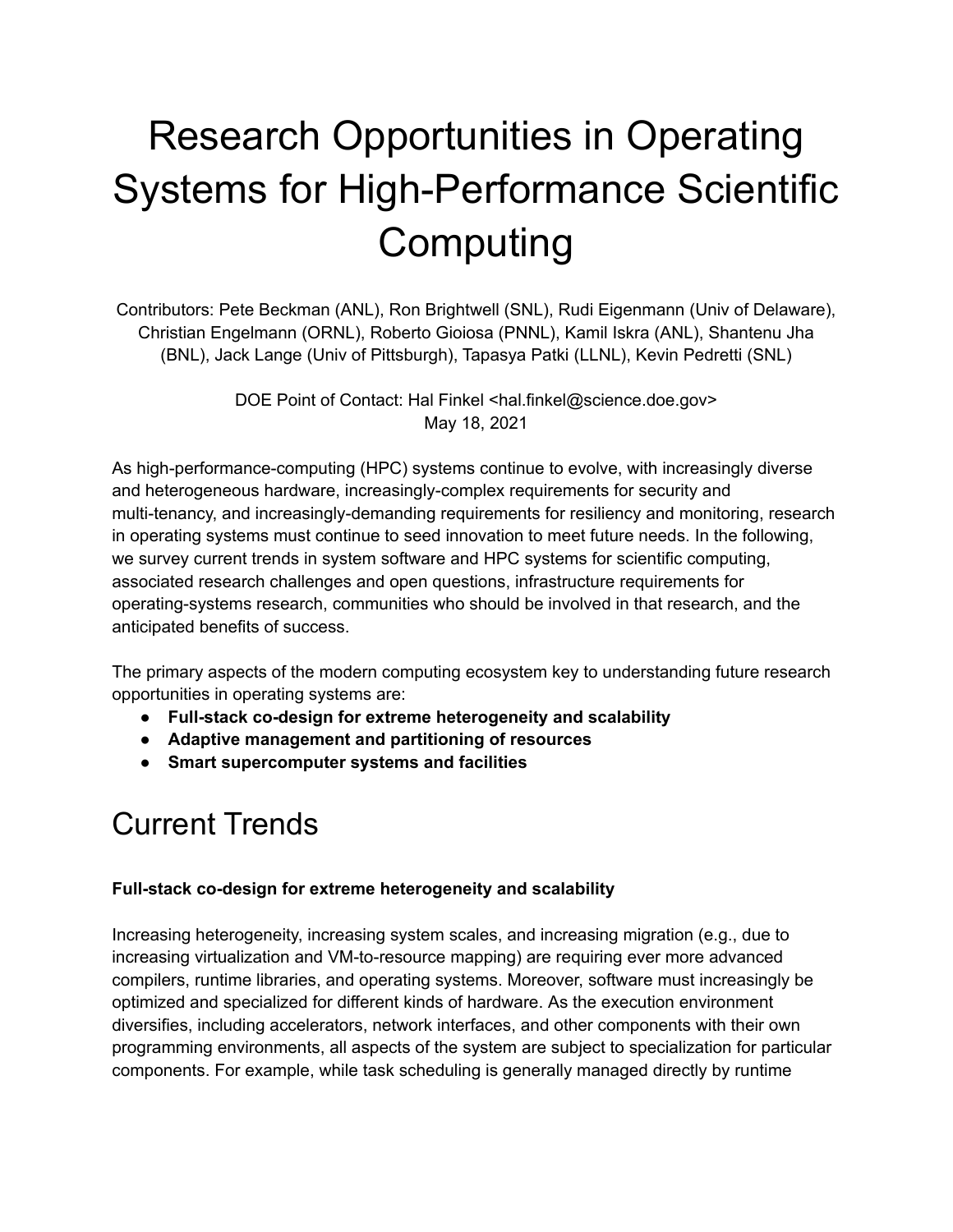libraries at a low level, GPUs feature hardware thread/task scheduling at a higher level, necessitating special support within task-scheduling system abstractions.

Increasing specialization at the hardware level is driving system heterogeneity, and with specialization within the software required for optimal support of this heterogeneous hardware, systems research and development increasingly requires co-design of both the hardware and the software. With the advent of high-quality open-source hardware designs and fast cycle-accurate simulation tools, it is now possible to rapidly co-design pre-silicon hardware together with full software stacks. This opens up opportunities to co-design OS functionality and hardware designs in hours vs. years previously, with the ability to iterate hardware designs on the fly. For example, this capability was recently used to port KVM to the RISC-V architecture prior to final ratification of the RISC-V virtualization extensions, providing critical validation and feedback. There is great potential to co-design OS support for common interfaces to heterogeneous accelerators, virtual memory schemes, tightly coupled accelerators, and other novel hardware capabilities. As rapid, full-stack co-design continues to mature, it may become feasible to rapidly develop and economically deploy domain-optimized silicon targeted at DOE computing workloads, delivering world-class efficiency and performance.

#### **Adaptive management and partitioning of resources**

As an increasing number of extreme-scale applications are composed of multiple components, workflows that must often be "rewired" dynamically, the price of static decisions about workload placement and execution, and their management increases with scale and heterogeneity. Moreover, the computational capabilities of HPC compute nodes keep increasing, yet fully leveraging those capabilities using individual applications gets ever harder. Running a *diverse mix* of workloads on a node would improve the overall resource utilization, however this is often avoided, especially the multi-user scenarios, because this tends to introduce performance variability which makes it more difficult to reason about the performance of individual applications. Implementing multi-component workloads and workflows that break free from the current, static HPC-resources resource model is currently painful. Furthermore, as extreme-scale multi-component applications increasingly have the coupling between them vary over the application life-cycle, this imposes a further requirement of adaptive and dynamic resource management.

A lack of standards currently hampers the construction of composable, extensible scientific workflows: currently nearly every multi-component application and workflow assumes a different model of resource partitioning, selection, and availability, as well as different interfaces, resource state models, and resource / process management. This makes applications and workflows brittle and the barrier to portability and extensibility significant. Identifying generalized abstractions, interfaces and their implementations to minimize, if not reduce these barriers is imperative in order to reach scales and sophistication (over resource types, functionality needed etc.). These requirements are common across scales ("edge to exascale"), application types and time-scales.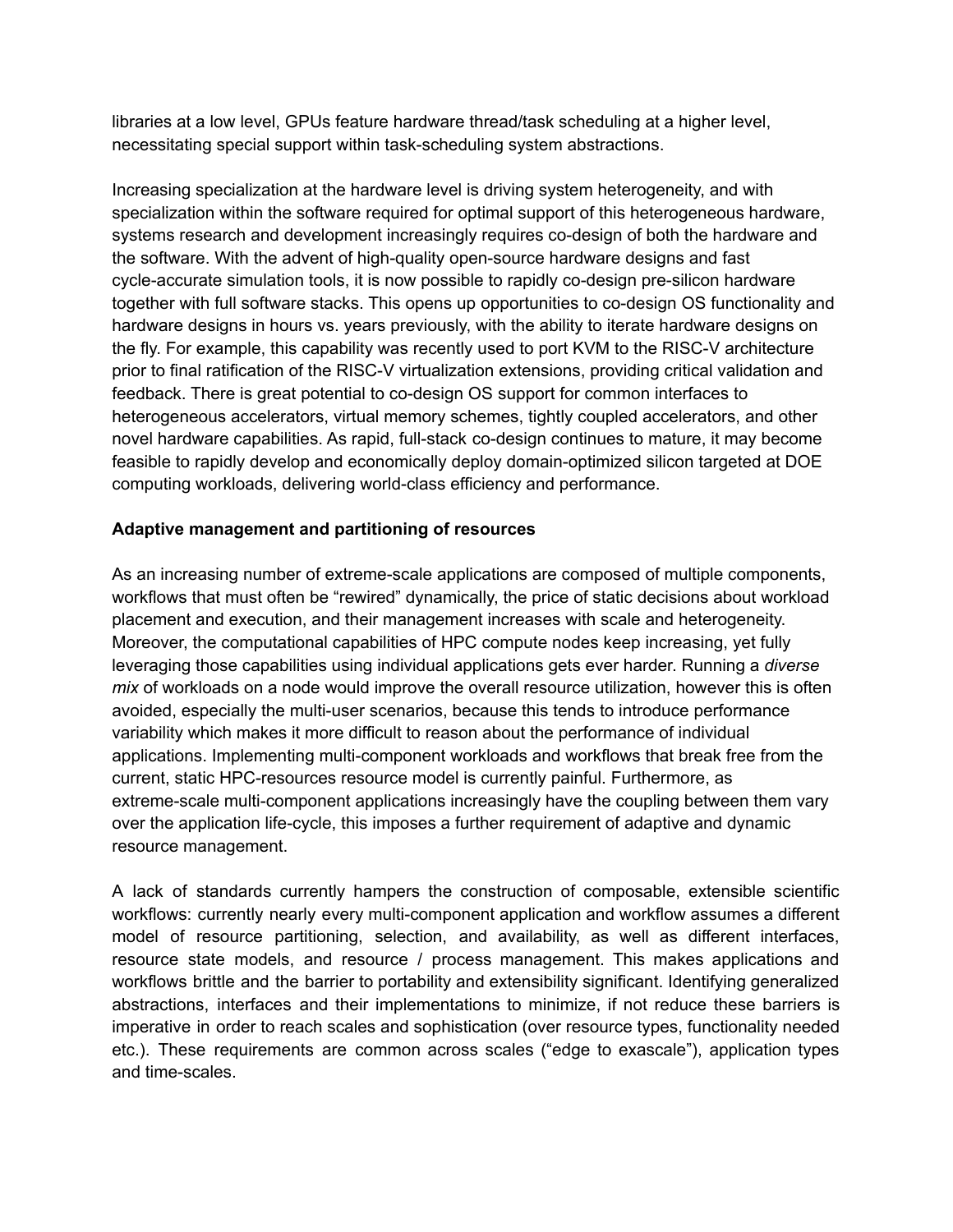The set of relevant resources continues to increase, now including CPU cores, shared caches, main memory, NIC, and heterogeneous hardware accelerators. This broadening collection of resources makes both adaptive management and partitioning even more difficult. Virtualization techniques are a popular existing solution in cloud environments, and offer partial solutions to some of these challenges, but they have traditionally been avoided in HPC due to overheads. HPC-specific multi-kernels can offer lower overheads at the cost of additional implementation complexity. Adoption of containers is increasing, also offering partial solutions to some management and partitioning challenges, but bringing new challenges around composability and efficient workflow integration.

One particularly-important resource to manage is memory, and not only is the memory topology landscape is already pretty complex (shared caches, NUMA, host vs accelerator memory), it is only expected to deepen in extremely-heterogeneous architectures (NV, PIM, disaggregated memory). Extreme-scale applications are already facing limited memory capacity and bandwidth, yet there are no widely accepted, standardized interfaces for exploiting deep memory hierarchies. If anything, the trend seems to be to attempt to hide the complexity, e.g., by presenting additional hierarchy levels as a transparent cache or through "unified" memory with transparent page migration behind the scenes. While such approaches often reduce the effort required for initial porting by application writers (who would rather not have to deal with additional hardware complexity), they can be harmful to overall performance due to suboptimal use of the capabilities made available by the hardware. There is an inherent conflict between how much of the memory hierarchy to hide from users (so as not to overly complicate the programming) vs how many novel capabilities to expose (to take advantage of the possible performance improvements).

### **Smart supercomputer systems and facilities**

Operational intelligence (OI) optimizes the efficiency and effectiveness of systems and facilities using an observe-orient-decide-act loop for adaptation. The loop consists of operational data aggregation, operational data analytics, decision making that considers trade-offs, and operational configuration actions. Human-in-the-loop OI at different granularities is the current state of practice. 24/7 staff monitors and analyzes live system and facility data using dashboards and takes actions typically only in emergencies. Other operations staff monitors and analyzes daily, weekly and monthly system and facility data for maintenance and tuning. For example, adaptation to emerging reliability threats is mostly an entirely manual and sometimes ad hoc task and root cause analyses often take months [2]. Corrective actions are often highly limited, as the resilience "toolbox", i.e., the number and types of corrective actions, employed in today's computing systems and facilities is highly limited. It is unknown how this set of actions, and the data needed to inform them, must evolve into the future.

The DOE's recent Computational Facilities Research Workshop report [1] identified smart systems and facilities as a broad challenge area with enabling automation and eliminating human-in-the-loop requirements as a cross-cutting theme. Smart supercomputer systems and facilities employ machine-in-the-loop OI for autonomous decision-making. Human-in-the-loop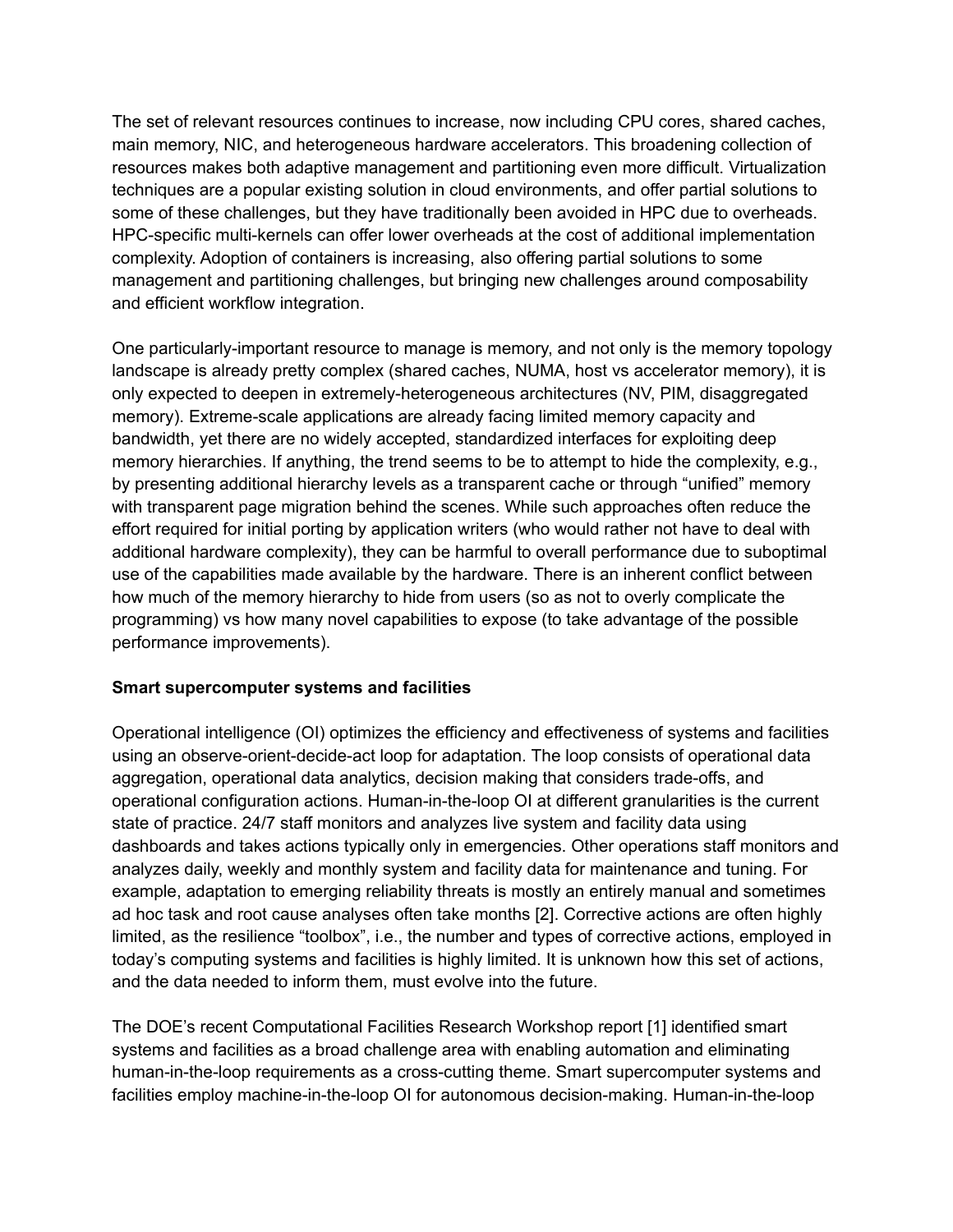needs are eliminated by an automated online control that is capable of aggregating operational data, understanding behavioral patterns and trade-offs, and taking appropriate operational actions in real time. It may be assisted by a "black box" AI trained offline with archived data and/or with synthetic data created by a digital twin. It may also rely on causal models, reinforcement learning or advanced statistical methods. Multiple independent control loops may address different aspects. For example, DOE's flagship supercomputers may use such smart system capability for: (1) scheduling adversarial (network congestion) workloads, (2) dealing with anomalies (slow/failing equipment, job, service, network or storage), (3) tuning compiler/runtime parameters of applications, and (4) improving energy efficiency. It may also be used in the entire supercomputing facility, such as for improving the operation of network, storage, cooling and other systems.

# Research Challenges and Open Questions

Research in a number of these areas is inherently multidisciplinary, and as a result, must overcome coordination challenges. For both research, and later development activities, defining interface standards is critical for enabling the decoupling of different parts of the software stack. The tradeoff between flexibility needed for innovation versus constraints needed for overall coordination and project efficiency need to be carefully managed.

### **Full-stack co-design for extreme heterogeneity and scalability**

Operating-systems research in the context of full-stack co-design can address:

- Rapidly developing novel accelerator hardware and accompanying software support
- Common interfaces to heterogeneous hardware enabling effective OS management
- Autonomous resource management that reduces the burden on users
- System-wide security that enables breaking free from the "root is special" model in HPC

In this context, specific research questions include:

- How should we think about the OS managing extremely heterogeneous systems, and what new hardware and software mechanisms are needed to enable this?
- What are the right interfaces to communicate the needed information between programs, compilers, runtime/OS, monitoring subsystem architecture?
- Can autonomous resource management, assisted by co-designed hardware and OS software, reduce the user burden for managing extremely heterogeneous devices and memories?
- Can this be done portably, such that difficult porting efforts are not required when moving from one system to the next?
- How to design an intelligent memory management featuring automated, on-the-fly data optimization (compression, transformations, placement)?
- What role can the OS play in identifying inefficient resource usage and suggesting or automating potential improvements?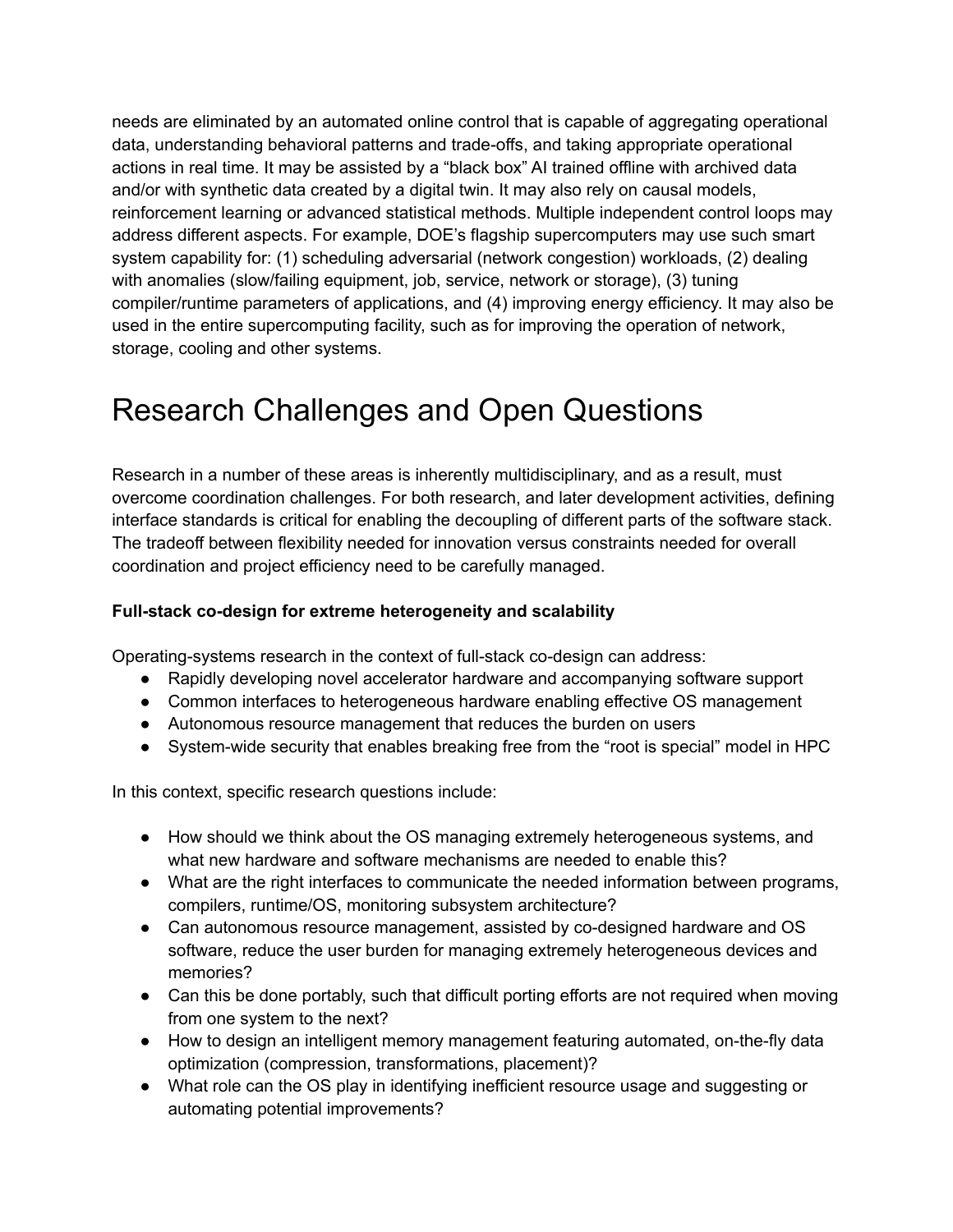- What new hardware capabilities could help the OS do this?
- Through hardware and software co-design, can we enable system-wide security such that root is no longer a special thing on HPC systems, similar to the case on public clouds?
- Would this reduce the facility burden for managing security issues, as well as enable new types of cloud-native workloads to run on DOE supercomputers?

### **Adaptive management and partitioning of resources**

Future research is needed to address a number of open questions regarding how applications, programming environments, and systems can exchange information and cooperatively react to changing workloads and resources. These questions include:

- How to extend programming languages and compilers so that users can express the user-relevant information?
- What is the communication architecture (i.e., what information is created, communicated, and consumed where and when)?
- How can current programming methods and compiler optimizations be extended to take advantage of the new information?
- How can dynamic optimization systems be constructed that adapt at runtime and in the field to changing environments?
- How to build performance models and decision support to guide users and compilers in these methods and optimizations?
- How to construct data-centric abstractions that are application-aware and that present a range of interfaces for a right fit to every application and runtime system, from fully transparent to fully explicit ones?
- How to enable integration across all of the on-node devices, including function offloading to the NIC?
- How to reintroduce resource partitioning capabilities in HPC environments, overcoming concerns regarding security and reproducibility?
- How to support containers within an HPC environment, including workflow integration and performance monitoring?
- What is the performance price of static execution and resource management as a function of scale and heterogeneity?
- What are "intrinsic" scales of resource partitioning as a function of scale and dynamism?
- In the presence of adaptive execution and dynamic resource behavior, what is the trade-off between global versus partitioned resource management at exascale?
- What are the challenges of providing the application complete control of the resources?
- How is information propagated across resources partitions?
- How can adaptive execution be implemented without incurring significant overhead?

### **Smart supercomputer systems and facilities**

Specific research challenges to enable enhanced OI and intelligent facilities are: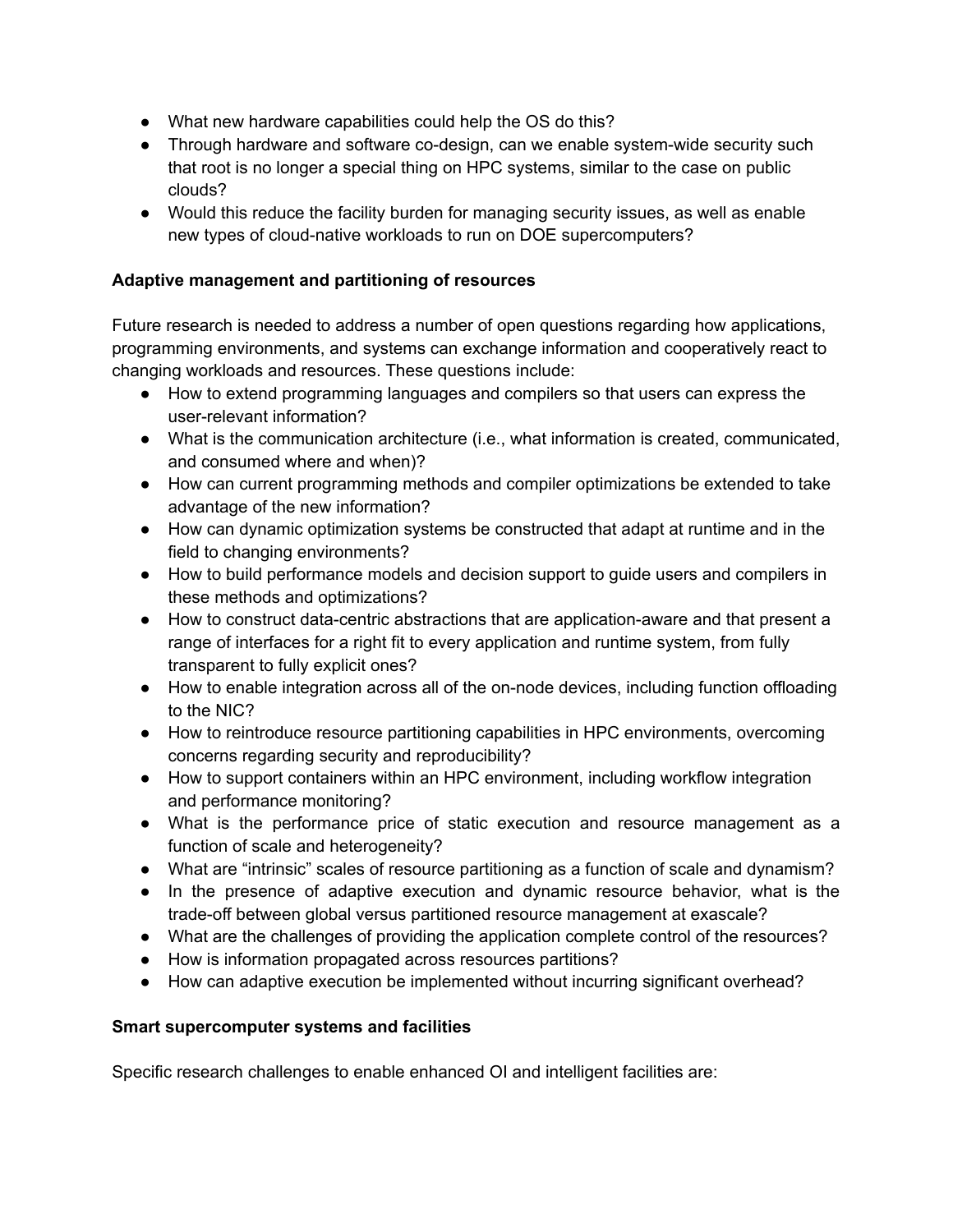- Autonomous resource management at different granularities: programming model runtime, node OS, global OS and facility
- Machine-in-the-loop feedback through operational intelligence: monitoring, operational data analytics, autonomous decision making and adaptive resource management
- Improving operational productivity and lowering operational costs through corrective actions while understanding performance, power consumption and resilience trade-offs
- Autonomous adaptation to system properties and application needs

There are a number of open research questions to make machine-in-the-loop operational intelligence for HPC systems and facilities a reality, including: (1) identification of relevant monitoring data for specific control problems, (2) offline vs. online operational data analytics, learning and decision making, (3) understanding and modeling the involved trade-offs, (4) leveraging community and industry software for reuse and maintainability, and (5) enabling real-time control.

# Infrastructure Requirements

The fact that essentially all system stack components are involved and need to be experimented with puts high demands on the infrastructure. It needs to allow access and modifications across the system stack, include highly diverse platforms, and allow migration between classical HPC centers, Cloud platforms, and edge devices. It also needs to be as close to a production environment as possible, for adaption to be validated properly.

For full-stack co-design, enabling exploration of pre-silicon hardware designs with full software stacks requires access to FPGA accelerated simulation tools to deliver the required levels of performance. These may be hosted in the cloud, as with the Berkeley FireSim tool, or located on premise with additional porting work. A cluster of such FPGA resources would be required to simulate more than a handful of nodes.

# Benefits of Success

### **Full-stack co-design for extreme heterogeneity and scalability**

Success would demonstrate the ability to co-design novel OS functionality with supporting hardware designs in hours vs. years with current approaches. Proving out new OS ideas is difficult due to researchers having limited ability to affect hardware designs and limited access to large scale HPC platforms by which custom OS software can be booted. Performing experiments via FPGA-accelerated simulation tools attacks both of these challenges. Success would produce highly credible OS functionality, hardware designs, and actionable information which could be used to more effectively influence our vendor partners, ultimately leading to higher performing and more efficient DOE supercomputer platforms.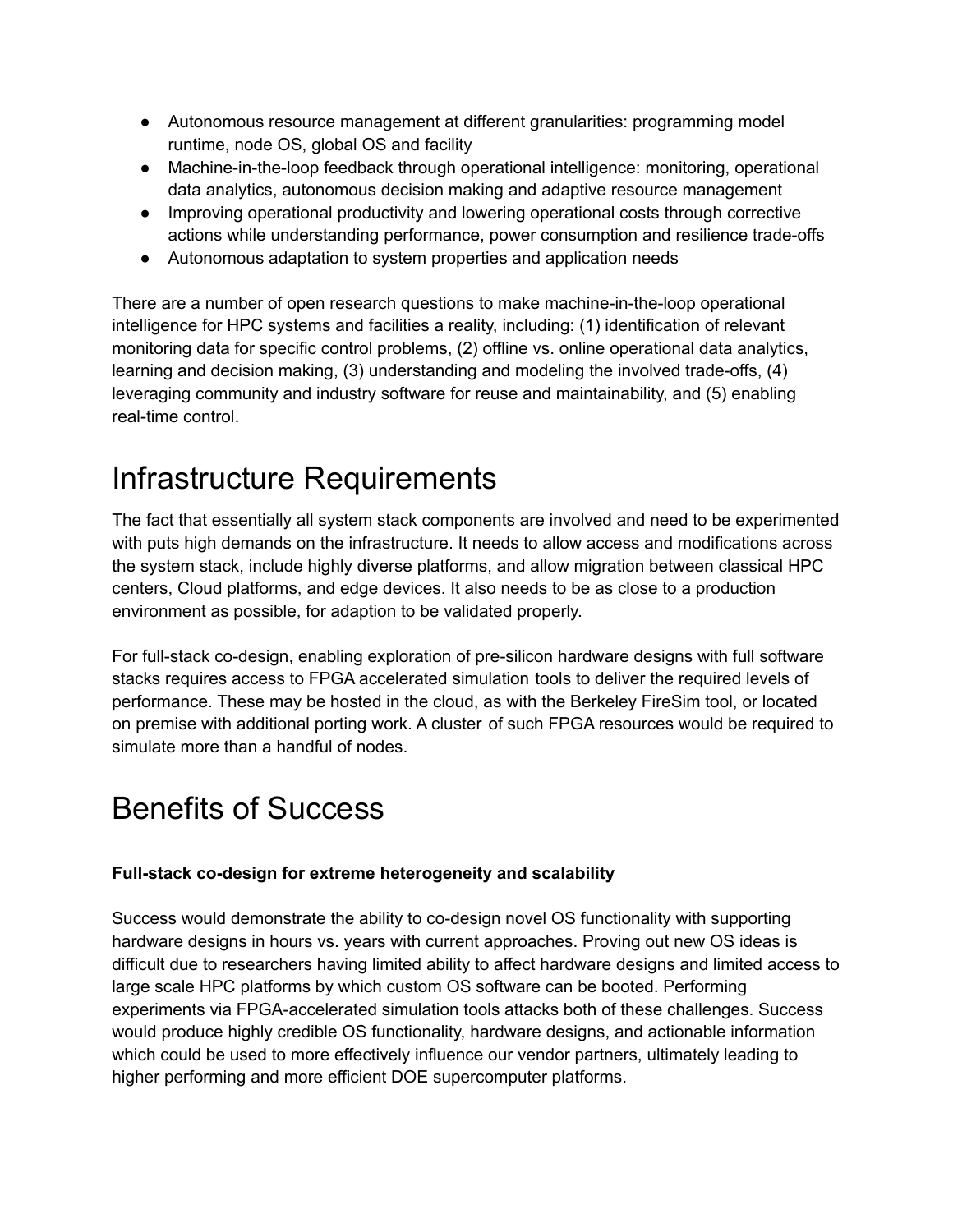#### **Adaptive management and partitioning of resources**

A defining feature of success will be middleware capabilities that provide the abstractions and interfaces for distributed and high-performance resource management, that allow a broad range of multi-component applications and workflows that are agnostic to the specifics of underlying resources and platforms, while making it easier to scale up and out. Moreover, success will be characterized by significant performance improvements, improved resource utilization (less movement, better power consumption), and improved productivity for users/developers when porting to new platforms. Resource-partitioning improvements will result in better utilization of available node resources, improved performance for dynamic workloads (including ensemble calculations and AI), and opening HPC systems to a broader, more diverse set of workloads.

#### **Smart supercomputer systems and facilities**

Machine-in-the-loop operational intelligence improves productivity and lowers costs. It optimizes the efficiency and effectiveness of computing systems and facilities, enabling faster science breakthroughs at lower costs. For example, (1) adversarial workloads are scheduled better to avoid network congestion, (2) emerging reliability threats are recognized early and handled adequately to avoid unnecessary system downtime or degradation, (3) compiler and runtime parameters are tuned correctly to avoid wasting resources, and (4) workload requirements are understood better to inform the design and deployment process of next-generation systems.

### Contributing Research Communities

### **Full-stack co-design for extreme heterogeneity and scalability**

This work leverages a vibrant open-source hardware community in academia, which is producing increasingly high-quality hardware designs and high-productivity hardware development tools. It would additionally leverage a new class of hardware vendors that are emerging to help customers develop domain optimized hardware targeting their particular workloads. While HPC is not the direct focus of these communities, an effort within DOE could provide this linkage and help ensure the needs of DOE supercomputer facilities are addressed.

#### **Adaptive management and partitioning of resources**

Research communities across the entire system stack will need to collaborate, from low-level architecture to applications; from single platforms to wide-area distributed systems; from edge to Cloud, to traditional HPC systems. Designing middleware to support adaptive execution and dynamic resources, requires in addition to the DOE applications, facilities, and systems researchers, collaboration with the Software Engineering for Adaptive and Self-managing Systems (see: https://conf.researchr.org/home/seams-2021), and the community of middleware design principles, programming abstractions and paradigms for reconfigurable, adaptable, and reflective approaches (see: ACM Middleware).